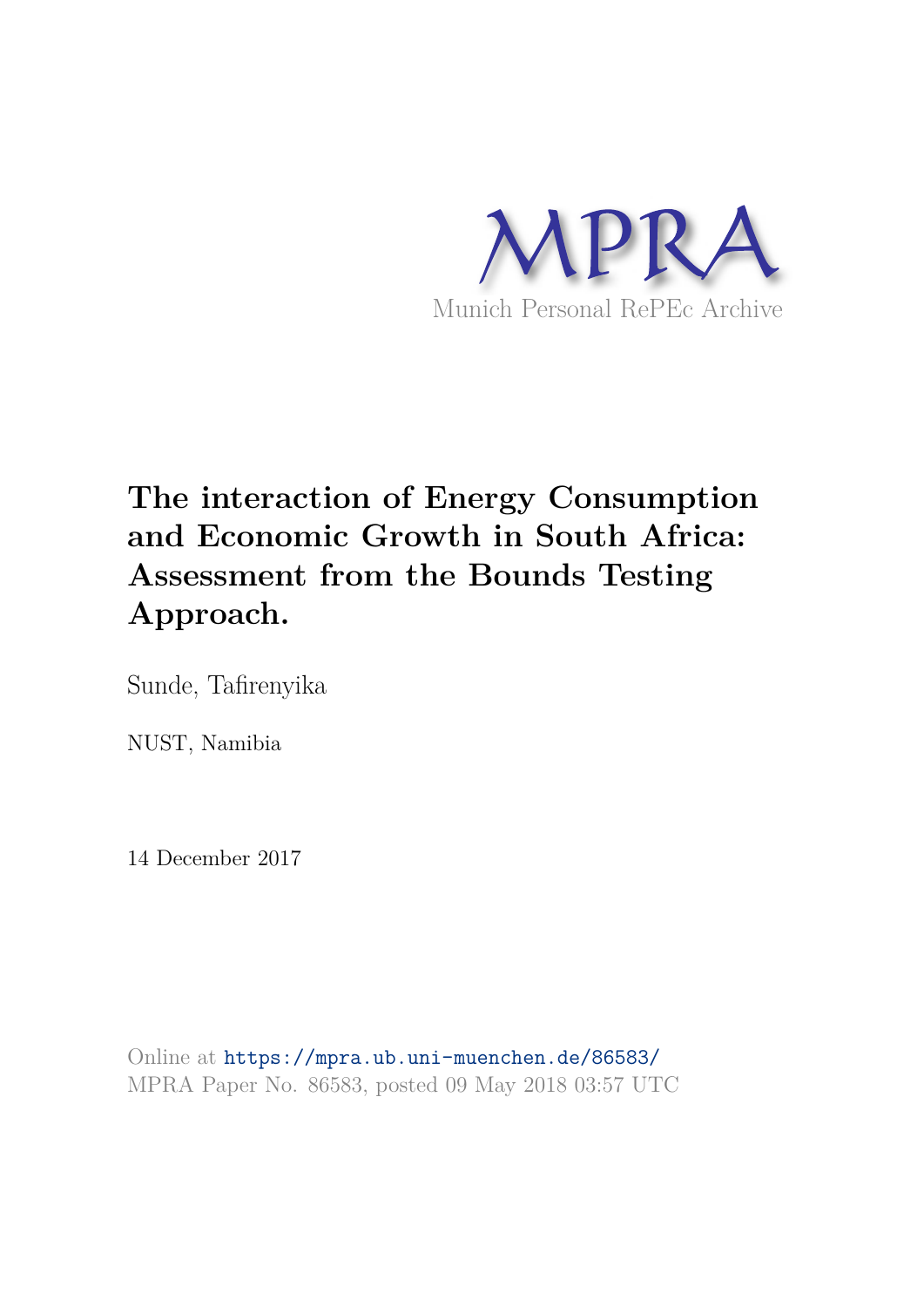# **THE INTERACTION OF ENERGY CONSUMPTION AND ECONOMIC GROWTH IN SOUTH AFRICA: ASSESSMENT FROM THE BOUNDS TESTING APPROACH**

Tafirenyika Sunde Department of Accounting Economics and Finance Namibia University of Science and Technology Private Bag 13388 Windhoek Namibia Email: [tsunde@nust.na](mailto:tsunde@nust.na) and [sunde08@gmail.com](mailto:sunde08@gmail.com)

**Abstract:** Researchers concur that energy plays a very significant role in the economic growth and development of any country and that increasing access to modernized systems of energy is critical to unlocking enhanced economic and social development in any country. In the light of this, the current article has empirically examined the causal interactions between energy consumption and economic growth in South Africa for the period 1970 to 2015 using the ARDL-bounds testing method. The results show that all the variables were found to be integrated of order one. The empirical results obtained fully support a positive long-run cointegrating relationship between real economic growth and energy consumption in South Africa. The article used trade openness and financial development as control variables in the model. The research found that although there is unidirectional causality running from energy consumption to economic growth in the short-run, there is long-run bidirectional causality between the two variables as indicated by the coefficients of the error correction terms which were found to be negative and significant as predicted by theory. This means that reducing energy consumption adversely affect real economic growth in both the shortand the long-run; thus, South Africa should adopt a more vigorous energy policy.

**Keywords:** Energy consumption; economic growth; financial development; trade openness; ARDL; error‐correction model; South Africa

**Biographical notes:** Sunde Tafirenyika is a Senior Lecturer at the Namibia University of Science and Technology (NUST) formerly called the Polytechnic of Namibia. He previously worked at the University of Zimbabwe (UZ) and Midlands State University (MSU) as a Teaching Assistant and Lecturer, respectively, before joining the then Polytechnic of Namibia in 2008. He has published several research articles in refereed international journals. His research interests include macroeconomics, energy economics, econometrics and public policy. He holds a DLitt et Phil in Economics from UNISA and an MSc in Economics from the University of Zimbabwe.

# **1. INTRODUCTION**

The debate on the interaction of energy consumption and economic growth is far from being over given the fact that there is no consensus on the direction of causality between energy consumption and economic growth even in a developing country like South Africa. Many studies have been carried out on the energy consumption and the economic growth nexus using various data frequencies, countries, groups of countries, methodologies and periods and a whole gamut of varied results has been obtained. This obviously implies that there is still need for further investigation on the energy consumption-economic growth nexus.

It should be noted that economic growth is among the most crucial factors to be considered in projecting changes in world energy consumption (Saidi *et al*.,2017; Eggoh *et al*., 2011). It is for this reason that the analysis of the relationship between energy consumption and economic growth has attracted a lot of attention during last two decades. In fact, the scenario where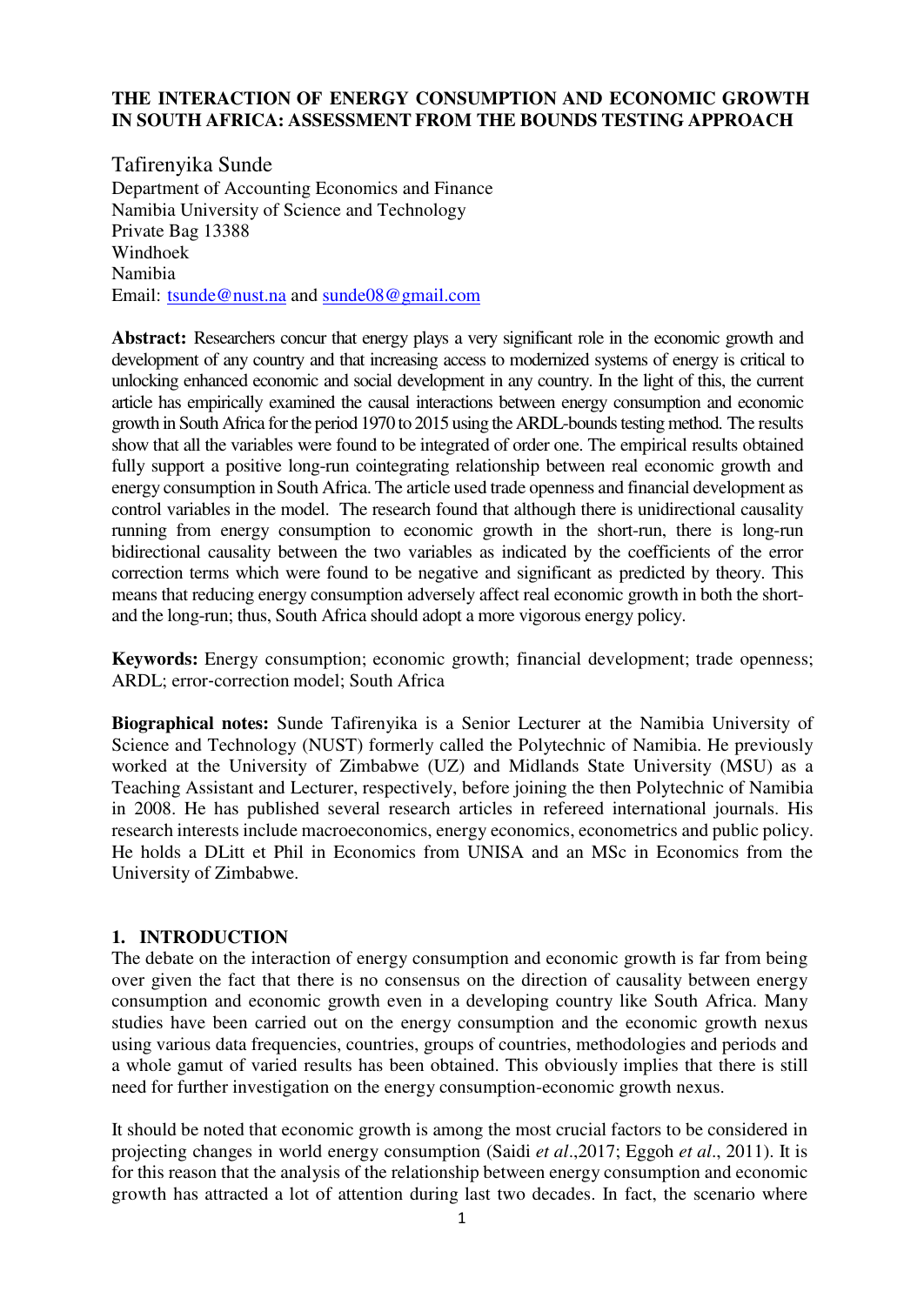economic growth promotes energy consumption or vice versa has aroused research interest among policymakers and economists. It should be noted that over the two last decades, a large body of published research has been produced investigating the causal nexus between energy consumption and economic growth. This stems from the fact that the direction of causality has important and significant policy implications. If energy consumption is a significant component in economic growth, energy conservation policies that reduce energy consumption may negatively influence real GDP (Eggoh *et.al,* 2011; Saidi *et.al,* 2017). In fact, a unidirectional causality running from economic growth to energy consumption connotes less energy dependency by the economy, which implies that energy conservation policies may be implemented with negligible or no negative effect on economic growth GDP (Eggoh *et.al,* 2011; Saidi *et.al,* 2017). It should be noted that recent empirical studies on the energy consumption-economic growth nexus in African countries have failed to reach a consensus as to the direction of causality. Most of these studies have used various econometrics approaches in their analysis (see Odhiambo, 2009, 2010, 2016; Kebede *et al*., 2010; Al-Mulali and Sab, 2012; Omri, and Kahouli, 2014; Iyke, 2015; Shahbaz *et al*., 2017; Ranjbar *et al*., 2017; Kumar *et al*., 2015; Salahuddin *et al*., 2015; Hassom and Masih, 2017; Bah and Azam, 2017; Dlamini *et al*., 2015, 2016; Menyah and Wolde-Rufael, 2010). Al-Mulali and Sab (2012) also found that, at the country level, feedback long-run positive relationship between the trade variables, energy consumption and CO<sub>2</sub> emission takes place generally when the share of trade in GDP is high and when the country's level of development is high. On the other hand, negative or insignificant long-run relationship generally exists in the countries that have a smaller share of trade in GDP and when these countries are in early stages of development.

The current study applies a relevant methodology that has often produced consistent and reliable results. In addition, the study employs more recent data than previous similar studies. The study, therefore, tests the hypotheses that energy consumption does not Granger cause economic growth; and that economic growth does not Granger cause energy consumption.

The rest of the article is organised as follows: Section 2 reviews the literature. Section 3 discusses methodological issues and data description and Section 4 discusses the empirical results. Finally, the conclusions and policy recommendation are presented in Section 5.

# **2. BRIEF EMPIRICAL LITERATURE**

## **2.1 Empirical literature on other countries**

Many studies have been carried out in both the developed, developing countries and the results obtained vary a lot, and there is no consensus on the causal relationship between energy consumption and economic growth across different studies. Many studies have established that energy consumption is positively related and/or Granger causes economic growth (see Kebede *et.al,* 2010; Omri, and Kahouli, 2014; Al-Mulali and Sab, 2012; Shahbaz *et.al*, 2017; Iyke, 2015).

In addition, some studies found that economic growth has positive effects and/or Granger causes energy consumption. Ozturk *et al*. (2010) used panel data and found that there is longrun unidirectional causality from GDP to energy consumption in low- income countries, bidirectional causality between energy and economic growth in middle- income countries and a weak relationship when all the countries are considered collectively. Moreover, Omri, and Kahouli (2014) established that economic growth Granger causes energy consumption in some countries they studied. Next, Hossain (2011) studied newly industrialised countries and found no evidence of long-run causality between economic growth and energy consumption, but unidirectional causality running from economic growth to energy consumption and from trade openness to economic growth. In a related study, Sebri and Ben-Salha (2014) analysed BRICS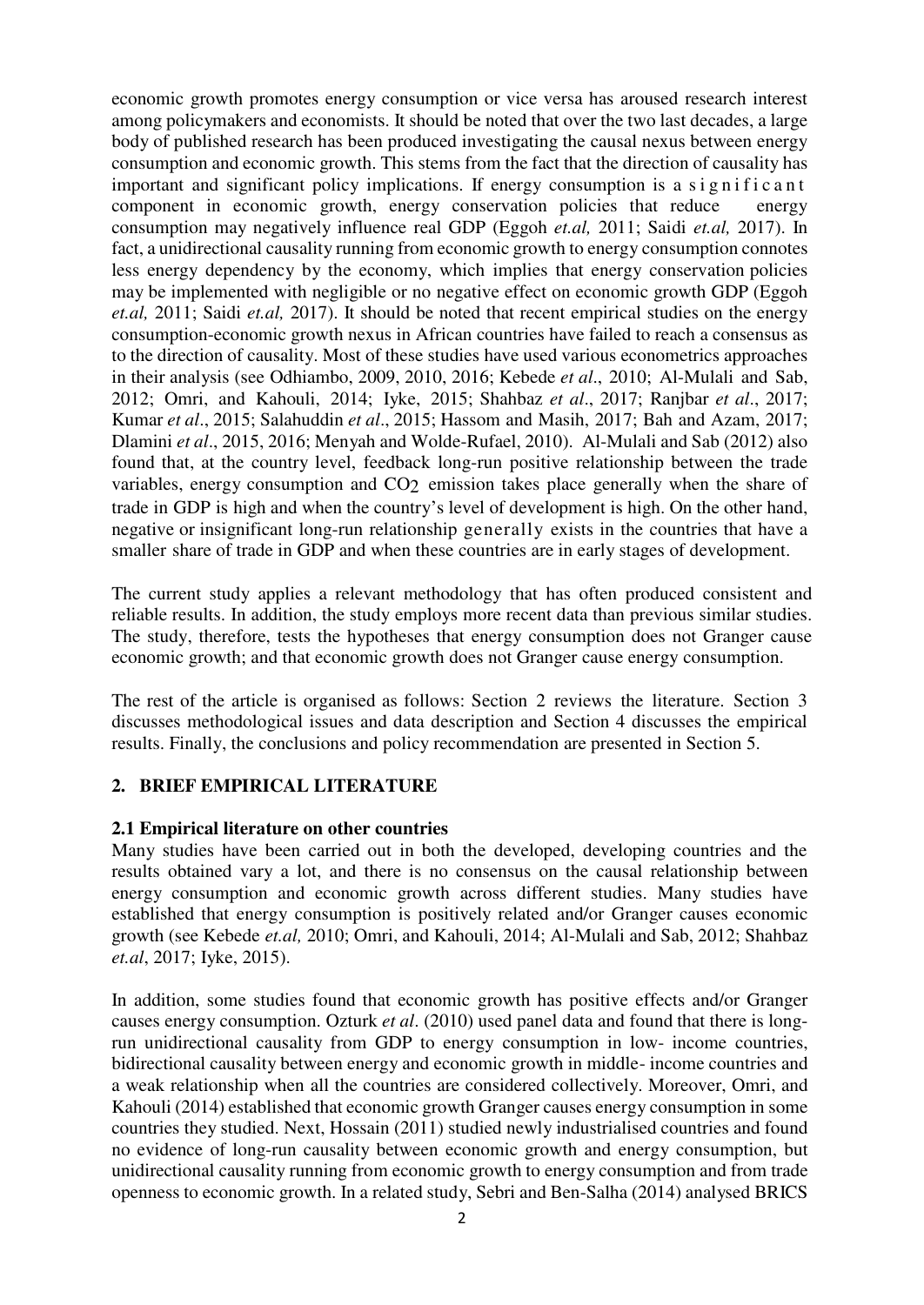countries using VECM and found bidirectional causality between economic growth and renewable energy consumption. In another related study Keho (2016) investigated 12 African countries and found that economic growth and industrial output have positive effects in energy consumption in most of the countries. Additionally, Aïssa *et al.* (2014) examined the relationship between output, renewable energy consumption and trade in Africa and found that in the short-run, there is no causality between renewable energy consumption and trade or output. However, in the long- run renewable energy consumption and trade have a statistically significant positive impact on output.

Some of the studies attempted to find out how financial development interacts with energy consumption and economic growth. First, Al-Mulali and Sab (2012) found that energy consumption affects financial development in all the countries investigated. Second, Khan *et al*. (2014 found bidirectional causality between energy consumption and financial development. Third, Shahbaz *et al*. (2017) studied India and found that shocks to financial development significantly affect economic growth and that there is no causality between energy consumption and financial development. Fourth, Khan *et al.* (2017) analysed the relationship between financial development and energy consumption and found mixed results that changed from country to country and from region to region. Fifth, Ahmed (2017) studied the role of financial development for the energy-growth-trade nexus in BRICS economies and found that all the variables have a long-run relationship. In addition, he found that BRICS′ economic growth increases the demand for energy and that financial development and trade provides a sustainable development path.

Sixth, Paul and Bhattacharya (2004) examined the causal relations between energy consumption and economic growth in India. They found bi-directional causality between energy consumption and economic growth. Seventh, Hondroyiannis *et al*. (2002) analysed the empirical relationship between energy consumption and economic growth, for Greece using the vector error-correction model estimation. They found a long-run relationship between the three variables, supporting the endogeneity of energy consumption and real output. Eighth, in another country study Oh and Lee (2004) studied the causal relationship between energy consumption and economic growth using multivariate time series models. Their results found no causality between energy and GDP in the short run and a unidirectional causal relationship running from GDP to energy in the long run. Finally, Ghosh (2002) studied the causality between electricity consumption per capita and Gross Domestic Product (GDP). This study finds the absence of long-run equilibrium relationship among the variables but there exists unidirectional Granger causality running from economic growth to electricity consumption without any feedback effect.

# **2.2 Empirical literature on South Africa**

First, Odhiambo (2010) studied energy consumption, prices, and economic growth in three SSA countries using the ARDL bounds testing procedure and found that the causality between energy consumption and economic growth varies significantly across the countries studied. The results obtained show that for South Africa and Kenya there is a unidirectional causal flow from energy consumption to economic growth. However, in Congo (DRC), economic growth drives energy consumption. Second, comparable results in South Africa were obtained by Menyah and Wolde-Rufael (2010) who employed the ARDL bounds testing procedure and found unidirectional causality running from energy consumption to economic growth. Third, Lin and Wesseh Jr. (2014) employed the non-parametric bootstrap method and found unidirectional causality running from energy consumption to GDP. Fourth, Odhiambo (2016) found unidirectional causality running from economic growth to coal consumption and from coal consumption to employment and bidirectional causality between economic growth and employment.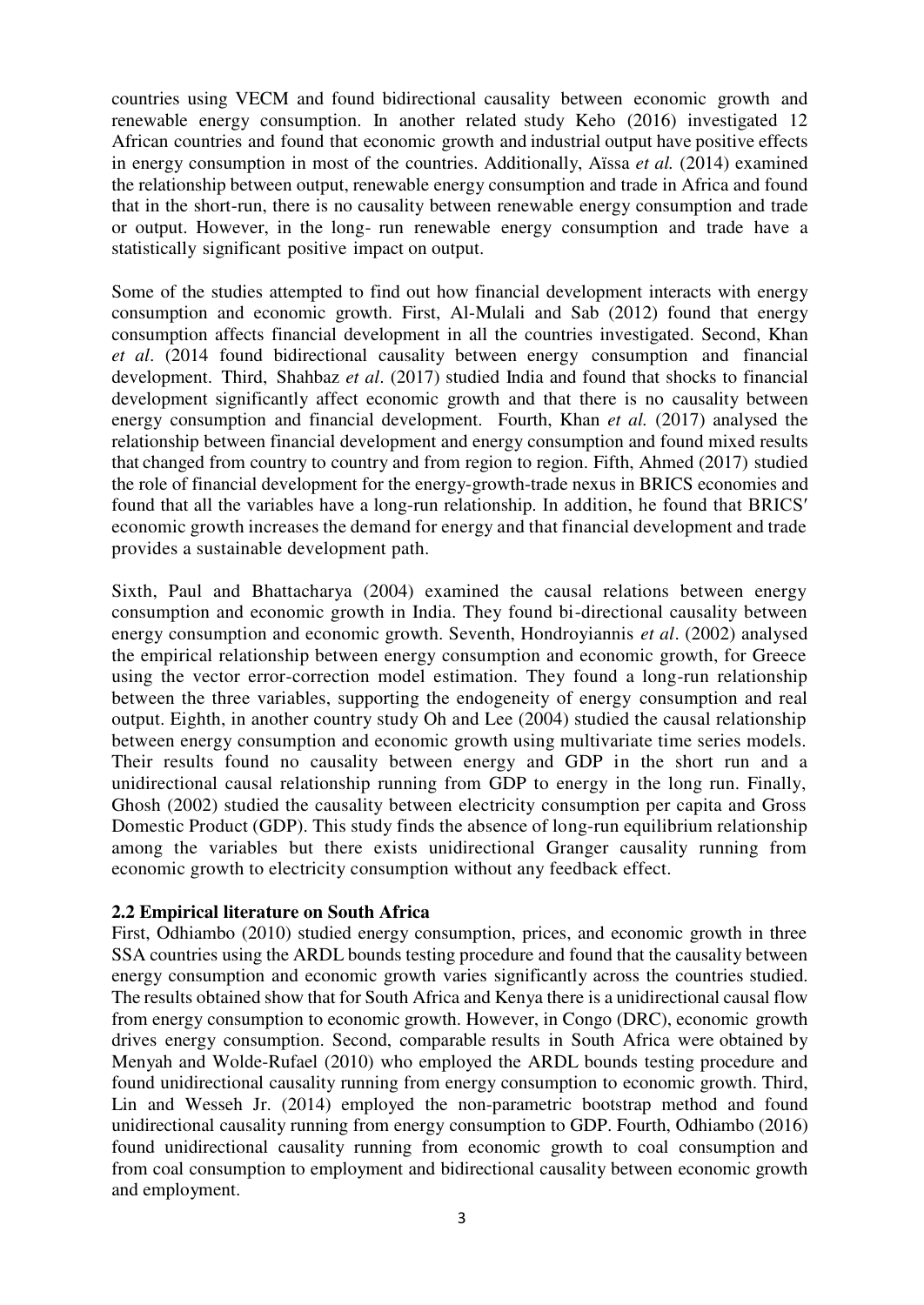Fifth, Dlamini *et.al* (2015; 2016) investigated the causality between energy consumption and economic growth using the bootstrap rolling window approach. Their results show that the full-sample Granger causality test revealed no causality between energy consumption and economic growth. However, after allowing for the possibility of structural breaks, they found weak causality between energy consumption and economic growth. Sixth, Bah and Azam (2017) used the ARDL to validate the existence of cointegration between energy consumption and economic growth. They also employed the Toda Yamamoto Granger causality and found no causality between energy consumption and economic growth. Seventh, Hasson and Masih (2017) using ARDL established a positive relationship between energy consumption and economic growth and that electricity prices have a negative effect on electricity consumption and hence economic growth. The study results further show that trade openness and electricity consumption are the leading variables and that the rest are lagging.

Finally, Ranjbar *et.al* (2017) found that energy consumption causes economic growth. When they accounted for structural breaks, economic growth caused energy consumption. In addition, they also found that a reduction in energy consumption reduces economic growth and not vice versa.

## **3. METHODS AND MODEL SPECIFICATION**

#### **3.1 Testing for unit roots**

To test the stationarity of the series, the article uses the Augmented Dickey Fuller (ADF) unit root testing procedure (Dickey and Fuller, 1979) and the Phillips Peron (PP) test (Phillips & Perron, 1988). In both the ADF and the PP tests, the size of the coefficient  $\delta_2$  is the one that we want to determine in the following equation:

$$
\Delta Z_t = \delta_0 + \delta_1 t + \delta_2 Z_{t-i} + \sum_{i=1}^n \beta_i \Delta Z_{t-i} + \varepsilon_t \tag{1}
$$

The ADF regression tests for the existence of unit root of  $Z_t$ , in all model variables at time t. The variable  $\Delta Z_{t-i}$  expresses the first differences with *n* lags and finally  $\varepsilon_t$  is the variable that adjusts the errors of autocorrelation. The coefficients,  $\delta_0$ ,  $\delta_1$ ,  $\delta_2$ , and  $\beta_i$  are the ones estimated. The null and the alternative hypothesis for the existence of unit root in variable  $Z_t$ is:

$$
H_0: \delta_2 = 0 \t H_1: \delta_2 < 0
$$

The other method used to test for unit roots is the Phillips Peron method, which corrects for serial correlation and heteroscedasticity in the error terms by directly modifying the test statistics without including lags (Enders, 2004). Thus, the equations and hypothesis to be tested are similar to the ones for the ADF above except that the lags of the variables are excluded from the models.

$$
\Delta Z_t = \delta_0 + \delta_1 t + \delta_2 Z_{t-i} + \varepsilon_t \tag{2}
$$

#### **3.2 Model specification**

The empirical literature has provided the basis for the energy consumption and economic growth specifications in this study. Trade openness and financial development have been incorporated in this study as control variables, therefore, they are not interpreted. Data used in the study covers the annual period 1970-2015 (45 observations). Given the small size of the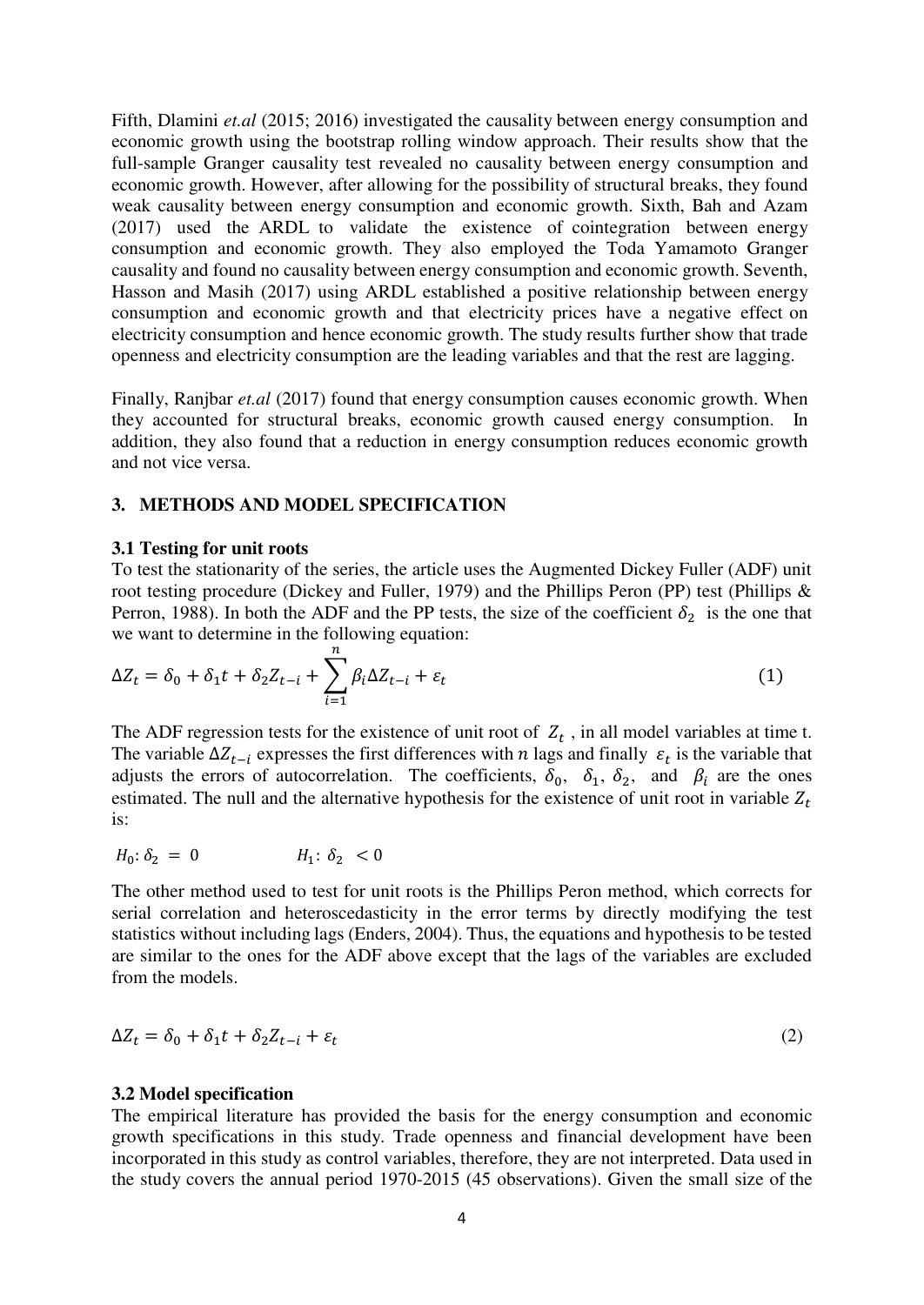sample, the cointegration relationship among the variables in energy consumption and economic growth models is analysed by using the bounds test proposed by Pesaran *et.al*. (2001). Thus, the long-run equations used in this study can be specified as:

$$
LNENEC_t = \delta_0 + \delta_1 LNRGDP_t + \delta_2 LNFD_t + \delta_3 LNTO_t + \mu_{1t}
$$
\n
$$
\tag{3}
$$

$$
LNRGDPt = \beta_0 + \beta_1 LNENEC_t + \beta_2 LNFD_t + \beta_3 LNTO_t + \mu_{2t}
$$
\n
$$
\tag{4}
$$

In this case, LNENEC is the logarithm of energy consumption (this refers to electric power consumption and it is measured in kilowatts per hour (kWh)), LNRGDP is the logarithm of real GDP (a proxy for economic growth), LNFD is the logarithm of domestic credit to the private sector (a proxy financial development) and LNTO is the logarithm for trade openness (found by adding exports to imports). From economic theory, the coefficients  $\delta_0$ ,  $\delta_1$ ,  $\delta_2$ ,  $\delta_3$ ,  $\beta_0$ ,  $\beta_1$ ,  $\beta_2$ , and  $\beta_3$  are expected to be positive. The bounds test starts from the estimation of unrestricted error correction models (UECMs) of the form:

$$
\Delta LNENEC_{t} = \sigma_{1} + \sigma_{2} LNRGDP_{t-1} + \sigma_{3} LNFDI_{t-1} + \sigma_{4} LNTO_{t-1} + \sigma_{5} LNENEC_{t-1} + \sum_{p}^{p} \sigma_{8i} \Delta LNENEC_{t-i} + \sum_{i=1}^{p} \sigma_{9i} \Delta LNENEC_{t-i} + \nu_{1t}
$$
\n(5)

$$
\Delta LRGDP_{t} = \theta_{1} + \theta_{2} LNENEC_{t-1} + \theta_{3} LNFDI_{t-1} + \theta_{4} LNTO_{t-1} + \theta_{5} LNRDGP_{t-1} + \sum_{i=1}^{p} \theta_{si} \Delta LNENEC_{t-i} + \sum_{i=1}^{p} \theta_{si} \Delta LNENEC_{t-i} + \nu_{2t}
$$
(6)

The next step is to calculate the F-statistics following the null hypotheses of no cointegration, that is,  $H_0$ :  $\sigma_2 = \sigma_3 = \sigma_4 = \sigma_5 = 0$  and  $H_0$ :  $\theta_2 = \theta_3 = \theta_4 = \theta_5 = 0$  against the alternative hypotheses of cointegration, that is,  $Ha: \sigma_2 \neq \sigma_3 \neq \sigma_5 \neq 0$  and  $Ha: \theta_2 \neq \theta_3 \neq \theta_4 \neq \theta_5 \neq 0$ . The distribution of the F-statistic developed by Pesaran et.al (2001) is non-standard. The reason is that the F-statistic assumes that series are integrated of order zero and one  $[I(0), I(1)]$  and we use the critical bounds tabulated by Narayan (2005) which are more suitable for a small data set. If the calculated F-statistic is less than the lower critical bound (LBC), then the decision about no cointegration may be accepted. Cointegration may be found if the calculated Fstatistic exceeds the upper critical bound (UCB). The decision about the long-run relationship is inconclusive if the calculated F-statistic lies between LBC and UBC.

Once cointegration is found then there must be causality at least from one direction. Granger pointed out that existence of cointegration between the variables means that there is information about long- and short-run Granger causality (Shahbaz and Rahman, 2012). Equations (1) and (2) above represent the long-run relationship. However, for policy analysis purposes it is necessary to estimate the short-run equations to capture the speed of adjustment towards long run equilibrium (see Shahbaz and Rahman, 2012: Nyasha and Odhiambo, 2014). The requisite error correction models are specified as follows:

$$
\Delta LNENEC_{t} = \sigma_{1} + \sum_{i=1}^{p} \sigma_{1i} \Delta LNRGDP_{t-i} + \sum_{i=1}^{p} \sigma_{2i} \Delta LNFDI_{t-i} + \sum_{i=1}^{p} \sigma_{3i} \Delta LNTO_{t-i} + \sum_{i=1}^{p} \sigma_{4i} \Delta LNENEC_{t-i} + \sigma_{5} ECT_{T-1} + \sigma_{6} ECT_{T-1}
$$
\n
$$
\Delta LRGDP_{t} = \theta_{1} + \sum_{i=1}^{p} \theta_{1i} \Delta LNRGDP_{t-i} + \sum_{i=1}^{p} \theta_{2i} \Delta LNFDI_{t-i} + \sum_{i=1}^{p} \theta_{3i} \Delta LNTO_{t-i} + \sum_{i=1}^{p} \theta_{4i} \Delta LNENEC_{t-i} + \theta_{5} ECT_{T-1}
$$
\n
$$
+ v_{2t}
$$
\n(8)

The null hypotheses for the short-run Granger causality in the energy consumption equation is given by H<sub>0</sub>:  $\sum_{i=1}^{p} \sigma_{1i} = 0$ , H<sub>0</sub>:  $\sum_{i=1}^{p} \sigma_{4i} = 0$ . The null hypotheses for the short-run Granger causality in the real GDP equation are given by H<sub>0</sub>:  $\sum_{i=1}^{p} \theta_{1i} = 0$ , H<sub>0</sub>:  $\sum_{i=1}^{p} \theta_{4i} = 0$ . The long-run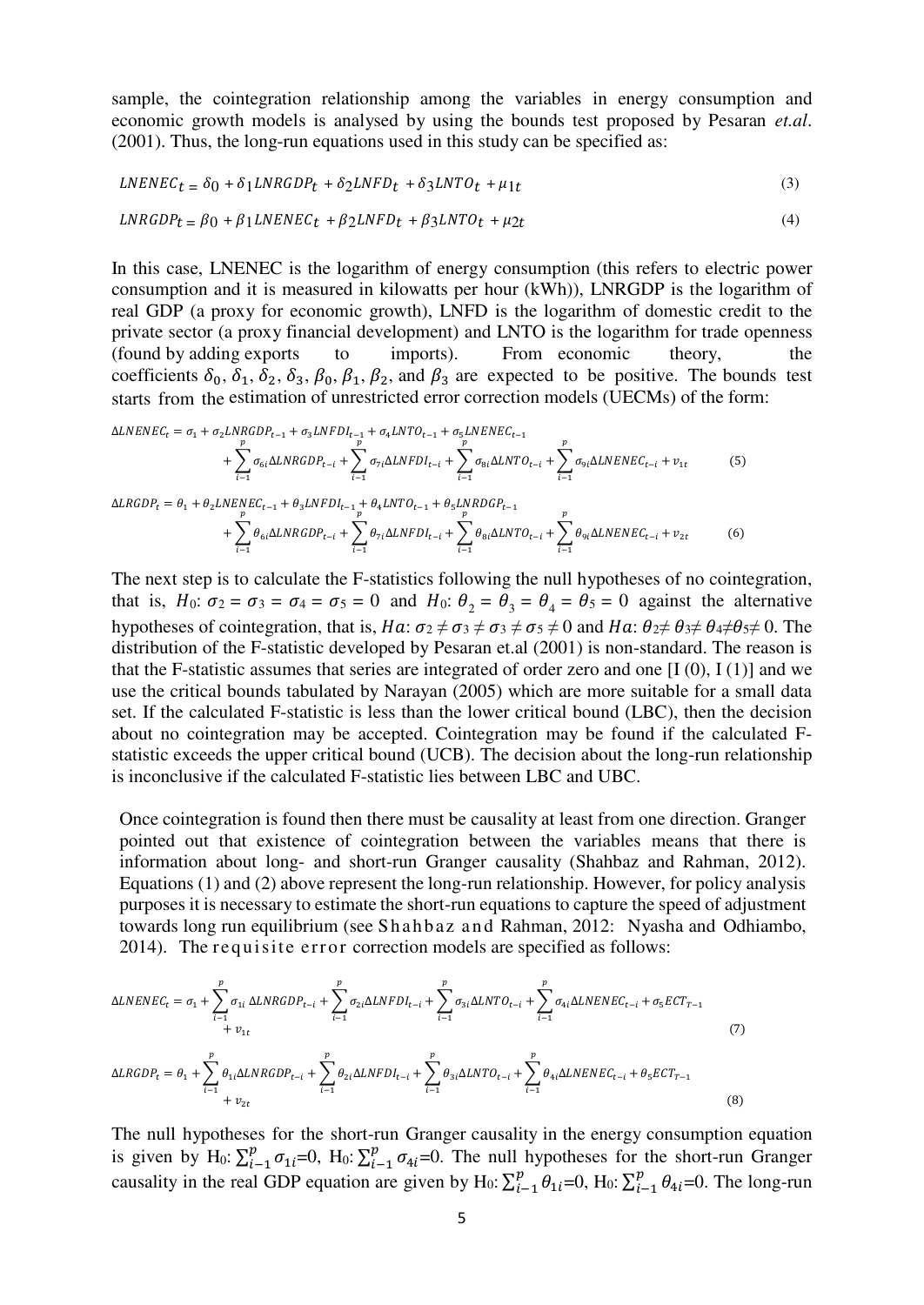causality in both equations is given by the coefficients of  $ECT_{t-1}$ , that is  $\sigma_5$  and  $\theta_5$  which are supposed to be negative and significant from a theoretical perspective.

## **3.3 Data sources**

This study utilised the annual time-series data, covering the period 1970 to 2015. The data used in the study were obtained from the World Bank Economic Indicators. Additional data was obtained from the Reserve Bank of South Africa and Statistics South Africa. The next section discusses the results obtained.

## **4. DISCUSSION AND ANALYSIS OF RESULTS**

## **4.1 Non-stationarity tests**

The first step taken in the estimation of the results was to draw some trend diagrams for the variables that were used in the study. Figure 1 shows that all the variables are trending upwards which suggest that all the variables may be stationary after differencing. These informal test results are corroborated by carrying out the formal Augmented Dickey Fuller (ADF) and Phillips Perron (PP) tests whose results are reported below.



Figure 1: Trend diagrams of the key variables

The study used the Augmented Dickey-Fuller and Phillips-Perron (PP) tests to test for non- - stationarity. The results of the non-stationarity tests on all variables are presented in Table 1. The non-stationarity test results show that all the variables were confirmed stationary after differencing them once. Although the ARDL test does not require the pre-testing of variables to be done, the unit-root tests provide guidance as to whether ARDL procedure is applicable or not, as it is only applicable for the analysis of variables that are integrated of orders not more than one. In this case, the variables are all integrated of order 1. Therefore, the ARDL bounds testing procedure can be performed.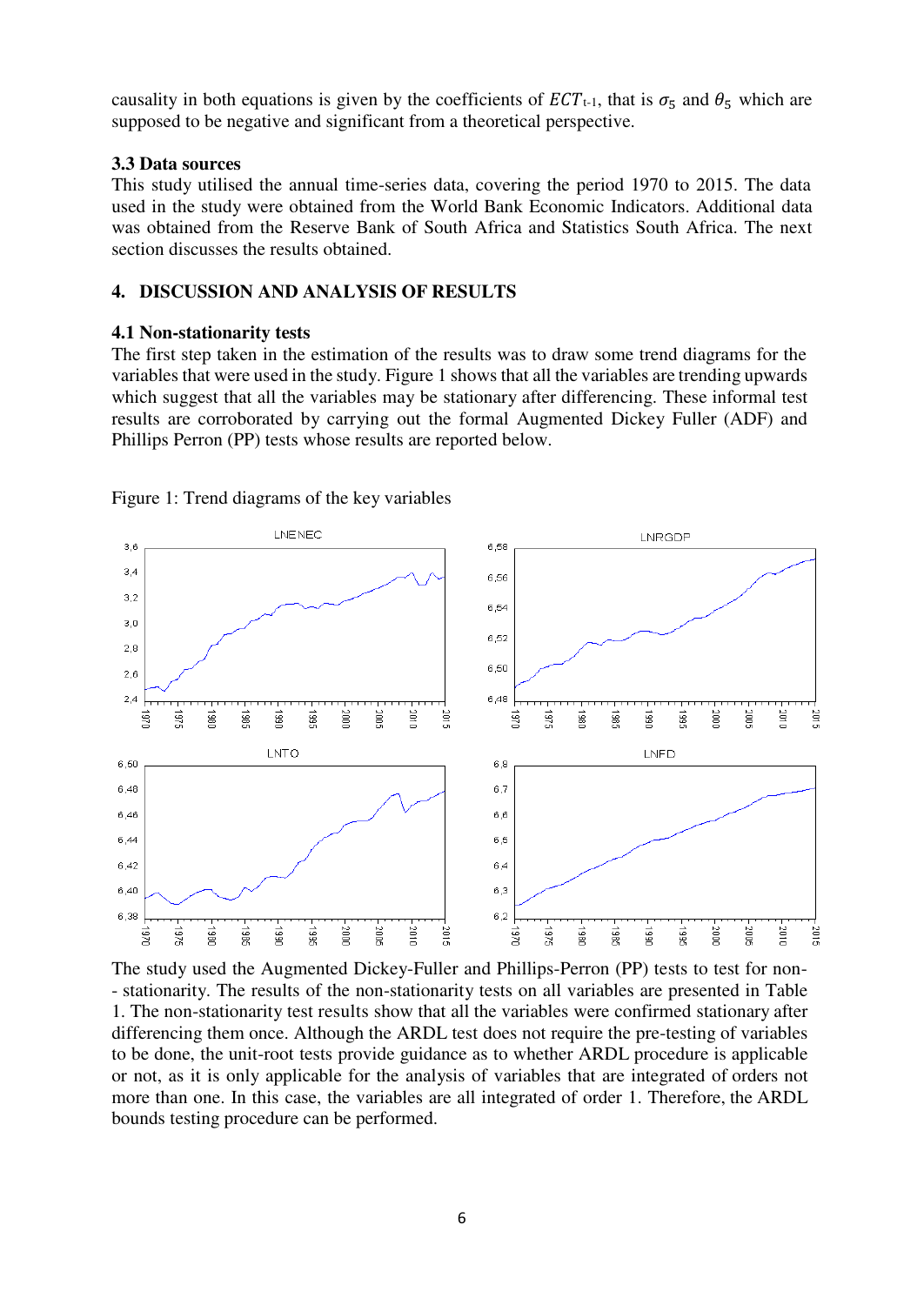| Table 1: ADF and PP unit root tests |
|-------------------------------------|
|-------------------------------------|

|                                      | Model               |              | <b>Level of test</b>    |
|--------------------------------------|---------------------|--------------|-------------------------|
| Variable                             |                     | Level        | <b>First difference</b> |
| <b>Augmented Dickey Fuller (ADF)</b> |                     |              |                         |
| <b>LNENEC</b>                        | Intercept           | 0.527971     | $-8.221599***$          |
|                                      | Trend and intercept | -1.195142    | $-8.794058***$          |
| LNRGDP                               | Intercept           | 0.976570     | $-4.407913***$          |
|                                      | Trend and intercept | $-1.914699$  | $-4.612251***$          |
| <b>LNTO</b>                          | Intercept           | 1.262935     | $-5.704101***$          |
|                                      | Trend and intercept | $-1.648007$  | $-5.844645***$          |
| LNFD                                 | Intercept           | 0.016762     | $-3.546489***$          |
|                                      | Trend and intercept | $-1.475380$  | $-4.276235***$          |
| <b>Philip-Perron (PP)</b>            |                     |              |                         |
| <b>LNENEC</b>                        | Intercept           | $-2.233257$  | $-7.991570***$          |
|                                      | Trend and intercept | $-1.290618$  | $-8.767155***$          |
| LNRGDP                               | Intercept           | $-0.288744$  | $-4.555684***$          |
|                                      | Trend and intercept | -1.595113    | $-4.488563$ ***         |
| LNTO                                 | Intercept           | 0.370670     | $-5.648522***$          |
|                                      | Trend and intercept | $-2.221615$  | $-5.719982***$          |
| <b>LNFD</b>                          | Intercept           | $-2.884807*$ | $-3.942720***$          |
|                                      | Trend and intercept | $-0.032706$  | $-4.643358***$          |

Note: \*\*\* and \* denotes significance at 1%, and 10% respectively.

## **4.2 Cointegration analysis**

The cointegration test under the bounds framework involves the comparison of the F-statistic against the critical values for a given sample size. The bounds F-test for cointegration is performed to ascertain the possible existence of any relationship between the variables of interest. The results reported in Table 2 show the cointegration relationships for both energy consumption and economic growth. In both functions, the calculated F-statistic is found to be higher than the upper bound critical value at 10% and 1% significance levels in the multivariate Granger causality model. This implies that the null hypothesis of no longrun relationship between the dependent variable and the independent variables can be rejected at the respective significance levels. The cointegration results for the Bounds F-test suggest that there are two cointegrating vectors in the Granger causality system.

| <b>Dependent</b><br>variable | <b>Function</b>              | <b>Computed F-Statistic</b> |  |  |  |
|------------------------------|------------------------------|-----------------------------|--|--|--|
| <b>LNENEC</b>                | F(LNENEC LNGDP, LNTO, LNFD)  | $7.7645***$<br>5.5748***    |  |  |  |
| <b>LNGDP</b>                 | F(LNGDP LNENEC, LNTO, LNFDI) |                             |  |  |  |
| <b>Critical bounds</b>       |                              |                             |  |  |  |
|                              | $10\%$                       | $1\%$                       |  |  |  |
| I(0)                         | I(1)<br>I(0)                 | I(1)                        |  |  |  |
| 2.37                         | 3.65<br>3.20                 | 4.66                        |  |  |  |
| 2.37                         | 3.20<br>3.65                 | 4.66                        |  |  |  |

Table 2: The Bounds test for Cointegration

## **1.3 Analysis of causality tests based on error-correction models**

Having found that there is cointegration in the variables of interest in the Granger causality model, the next step is to test the causality between the variables by incorporating the lagged error-correction term into the relevant regression equations, that is, equations (7) and (8) above. The long-run causality in this instance is examined through the significance of the lagged error correction term. Additionally, the short-run significance is ascertained by looking at the significance of the F-statistics of the lags of the individual explanatory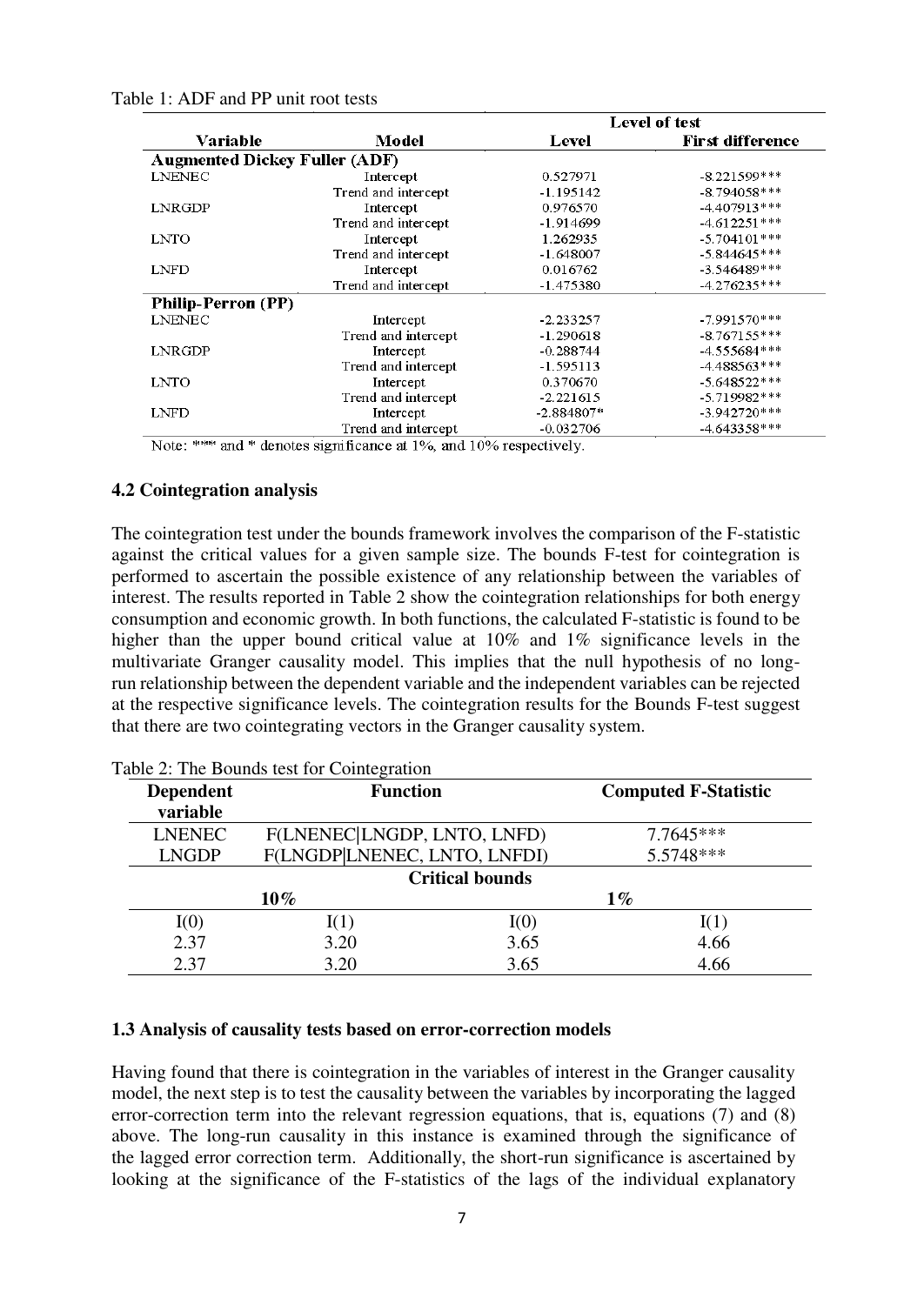variables using the Wald test.

| <b>Dependent</b><br><b>Variable</b> | <b>Short run</b><br>(F-Statistic Probability) |                      | Long run<br>(t-statistics)  |
|-------------------------------------|-----------------------------------------------|----------------------|-----------------------------|
|                                     | <b>ALNENEC</b>                                | <b>ALNGDP</b>        | $ECT_{t-1}$                 |
| <b>ALNENEC</b>                      | $\blacksquare$                                | 1.791623<br>(0.1621) | $-0.33064**$<br>$(-2.0926)$ |
| <b>ALNGDP</b>                       | 2.447294**<br>(0.0325)                        | $\blacksquare$       | $-0.091390*$<br>$(-1.8331)$ |

#### Table 3: Results of Granger causality tests

Note: \*\* and \* denotes significance at 5% and 10% levels of significance, respectively

The short-run results reported in Table 3 reveal that there is unidirectional causality running from energy consumption to economic growth at 5% level of significance. These results corroborate findings by Odhiambo (2010), Lin and Wesseh Jr. (2014), Menyah and Wolde-Rufael (2010) and Kumar *et.al* (2015).

Long-run causality between the dependent variable and the independent variables is given by the coefficient of the lagged error-correction model. In Table 3 the signs of the estimates of lagged error-terms  $(ECT<sub>t-1</sub>)$  in both the energy consumption and economic growth equations are both negative and statistically significant at 5% and 10% levels of significance respectively. The coefficient of  $ECT_{t-1}$  in the energy consumption equation is -0.33064. This means that energy consumption adjusts at the rate of 33% towards its long-run equilibrium, which implies that it will reach its full equilibrium after 4 years. In the same vein, economic growth adjusts towards its long-run equilibrium at the rate of 9.1% per year, which implies that it will take about 12 years to reach its full equilibrium. These results confirm the fact that there is long run causality between energy consumption and economic growth in South Africa. The long run results confirm findings by Sebri and Ben-Salha (2014). However, the current results are at variance with findings by Keho (2016) and Aïssa et al. (2014) who found no causality between energy consumption and economic growth

In summary, we found that although there is unidirectional causality running from energy consumption to economic growth in the short-run. We also found that there is long-run bidirectional causality between the two variables as indicated by the coefficients of the error correction terms which are found to be negative and significant (as theory predicts).

# **4.4 Robustness of the results**

Diagnostic tests of the UECM reported in Table 4 revealed an absence of major diagnostic problems in both the energy consumption and economic growth equations. The Ramsey RESET test indicates an absence of the general specification error. The Jarque-Bera test for normality confirms residual normality. The Breusch-Godfrey LM test does not reject the null hypothesis of no serial correlation. The B-P-G and ARCH tests for heteroscedasticity reject the presence of heteroscedasticity.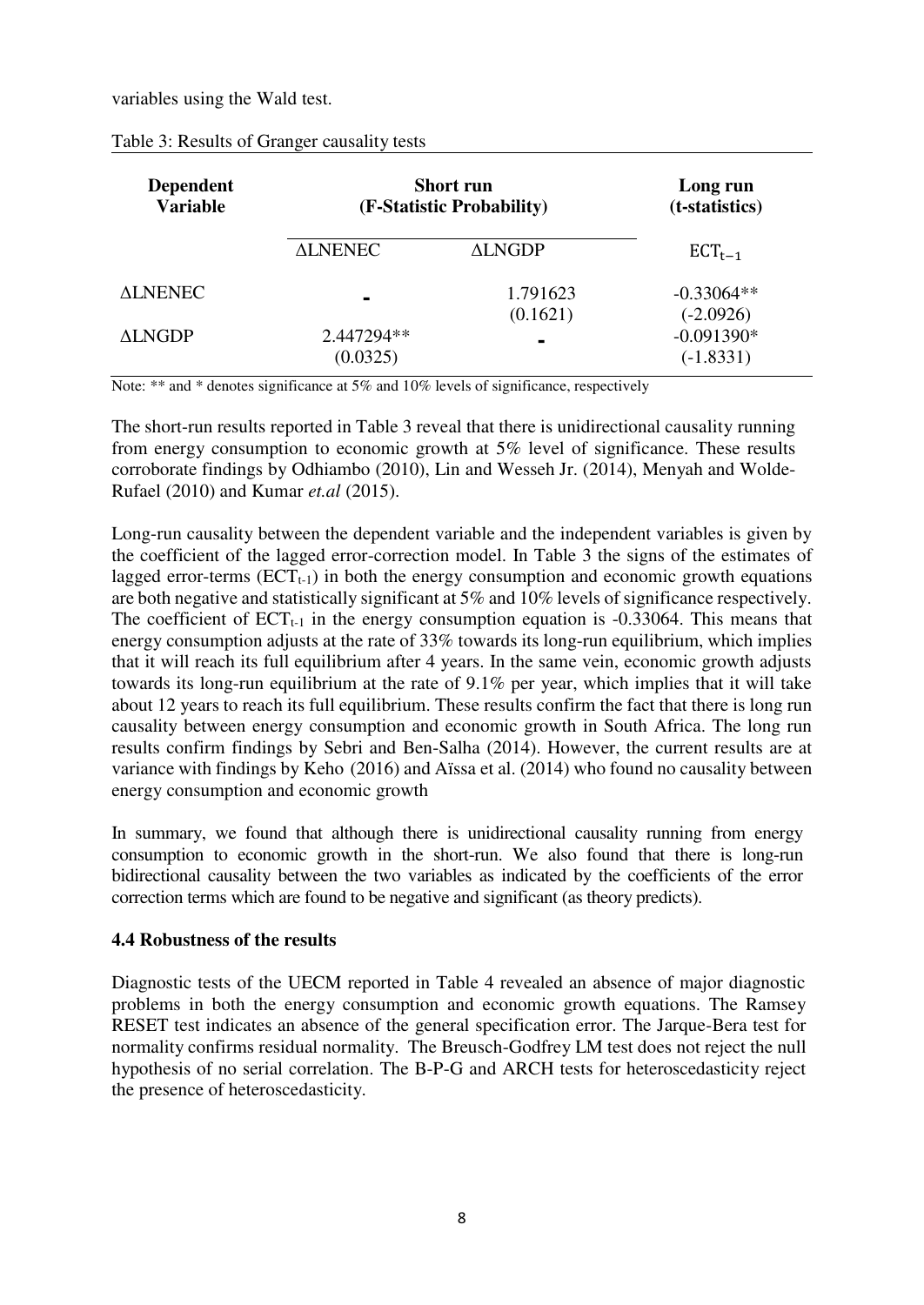| Table 4. Specification and diagnostic tests for fong-full ENEC and RODP equations |                                  |                  |  |
|-----------------------------------------------------------------------------------|----------------------------------|------------------|--|
| <b>Diagnostic test</b>                                                            | <b>Equation (selected model)</b> |                  |  |
|                                                                                   | ENEC $(4, 3, 4, 0)$              | RGDP(3, 1, 0, 1) |  |
| Ramsey RESET test (2)                                                             | 1.8406(0.1865)                   | 0.02280(0.8680)  |  |
| Jarque-Bera test                                                                  | 1.0525(0.5908)                   | 1.47181(0.4790)  |  |
| Breusch-Godfrey LM test                                                           | 4.4205(0.1097)                   | 1.70551(0.4262)  |  |
| B-P-G heteroscedasticity test                                                     | 16.131(0.3054)                   | 9.94169(0.2691)  |  |
| $ARCH$ test $(2)$                                                                 | 1.1897(0.2754)                   | 0.02980(0.8629)  |  |

Table 4: Specification and diagnostic tests for long-run ENEC and RGDP equations

Note: Numbers in brackets are the p-values

The models also applied the CUSUM and CUSUM of squares to check the stability of the energy consumption and economic growth functions. The model appears to be correctly specified and generally stable as neither the CUSUM nor the CUSUM of squares exceeded the bounds of the 5% level of significance as shown in figures 2 and 3. The same diagnostic tests applied to the error correction models estimated and the results were equally as good as the ones described here. In summary, all the robustness checks reveal that both energy consumption and economic growth functions estimated are robust and reliable.



Figure 2: Plots of CUSUM for the energy consumption equation





# 5. **CONCLUSIONS AND RECOMMENDATIONS**

From the results summarised in section 4, we first conclude that there is unidirectional causality running from energy consumption to economic growth in the short-run. Second, we conclude that there is long-run causality between the dependent variables and the independent variables in the error-correction equations estimated. This means that the long- run relationships among the variables in the two equations, are validated implying that there are processes of monotonic convergence to the equilibrium path of energy consumption and economic growth in South Africa. In other words, the empirical results fully support a positive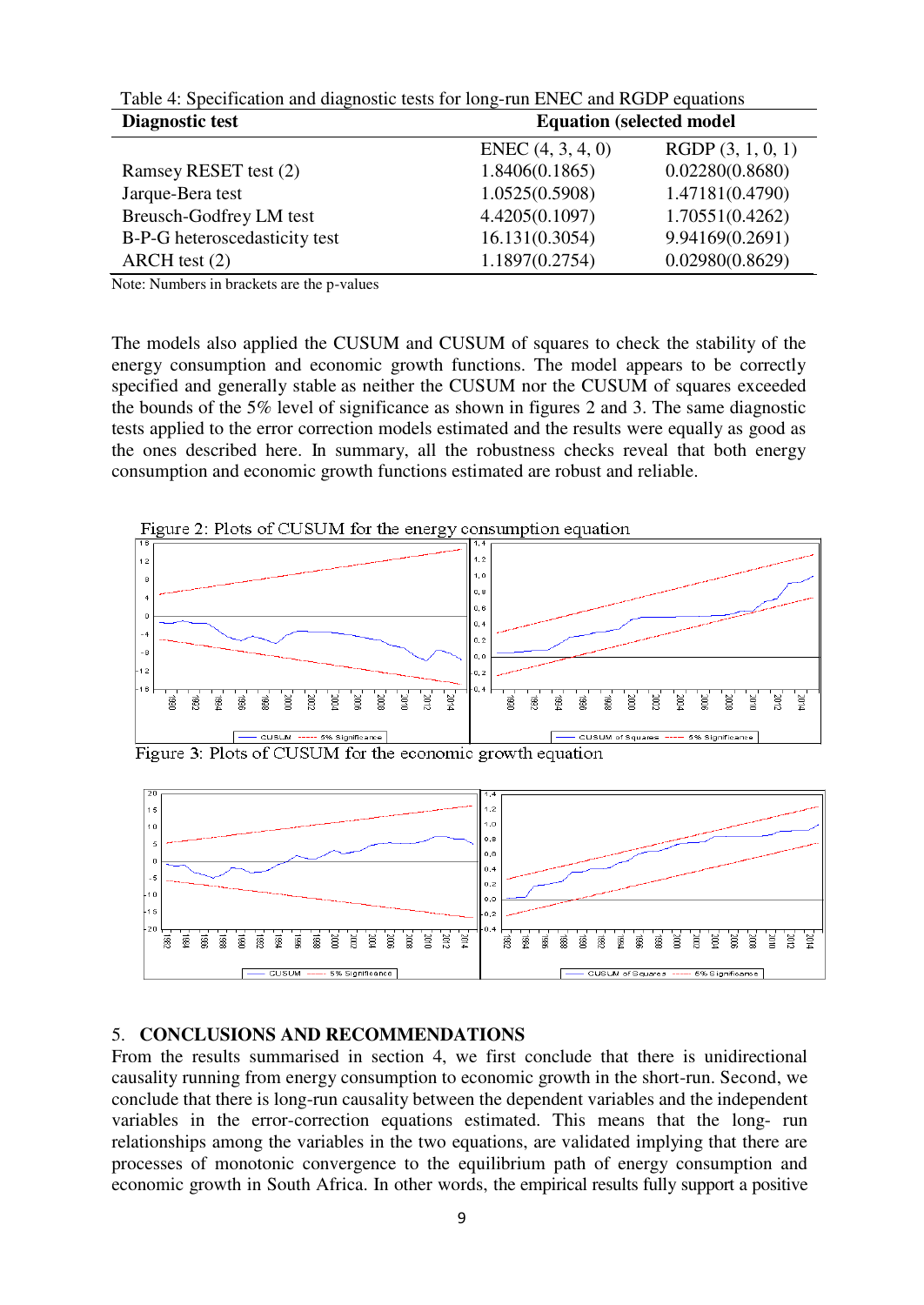long-run cointegrating relationship between real economic growth and energy consumption in South Africa. Despite the fact that the research found that there is unidirectional causality running from energy consumption to economic growth in the short-run, there is long-run bidirectional causality between the two variables as indicated by the coefficients of the error correction terms which were found to be negative and significant as theory predicts. This means that reducing energy consumption adversely affect real economic growth in both the short- and the long-run. These results imply that since energy consumption influences real economic growth both in the short and long run, South Africa should adopt a more vigorous energy policy since any attempt at energy conservation through reforming energy price policies will have damaging repercussions on economic growth.

# **REFERENCES**

Ahmed, K. (2017). Revisiting the role of financial development for energy-growth-trade nexus in BRICS economies. Energy, 128, 487-495.

Aïssa, M. S. B., Jebli, M. B., & Youssef, S. B. (2014). Output, renewable energy consumption and trade in Africa. Energy Policy, 66, 11-18.

Al-Mulali, U., & Sab, C. N. B. C. (2012). The impact of energy consumption and CO 2 emission on the economic growth and financial development in the Sub Saharan African countries. Energy, 39(1), 180-186.

 Bah, M. M., & Azam, M. (2017). Investigating the relationship between electricity consumption and economic growth: Evidence from South Africa. Renewable and Sustainable Energy Reviews, 80, 531-537.

Dickey, D. A., & Fuller, W. A. (1979). Distribution of the estimators for autoregressive time series with a unit root. Journal of the American statistical association, 74(366a), 427-431.

Dlamini, J., Balcilar, M., Gupta, R., & Inglesi-Lotz, R. (2015). Revisiting the causality between electricity consumption and economic growth in South Africa: a bootstrap rolling- window approach. International Journal of Economic Policy in Emerging Economies, 8(2), 169-190.

Dlamini, J., Balcilar, M., Gupta, R., & Inglesi-Lotz, R. (2016). Relationship between energy consumption and economic growth in South Africa: Evidence from the bootstrap rollingwindow approach. Energy Sources, Part B: Economics, Planning, and Policy, 11(7), 617-625.

Eggoh, J. C., Bangaké, C., & Rault, C. (2011). Energy consumption and economic growth revisited in African countries. Energy Policy, 39(11), 7408-7421.

Enders, W. (2004). Applied time series econometrics. Hoboken: John Wiley and Sons. ISBN X, 52183919.

Ghosh, S. (2002). Electricity consumption and economic growth in India. *Energy policy*, *30*(2), 125-129.

Hasson, A., & Masih, M. (2017). Energy consumption, trade openness, economic growth, carbon dioxide emissions and electricity consumption: evidence from South Africa based on ARDL.

Hondroyiannis, G., Lolos, S., & Papapetrou, E. (2002). Energy consumption and economic growth: assessing the evidence from Greece. *Energy Economics*, *24*(4), 319-336.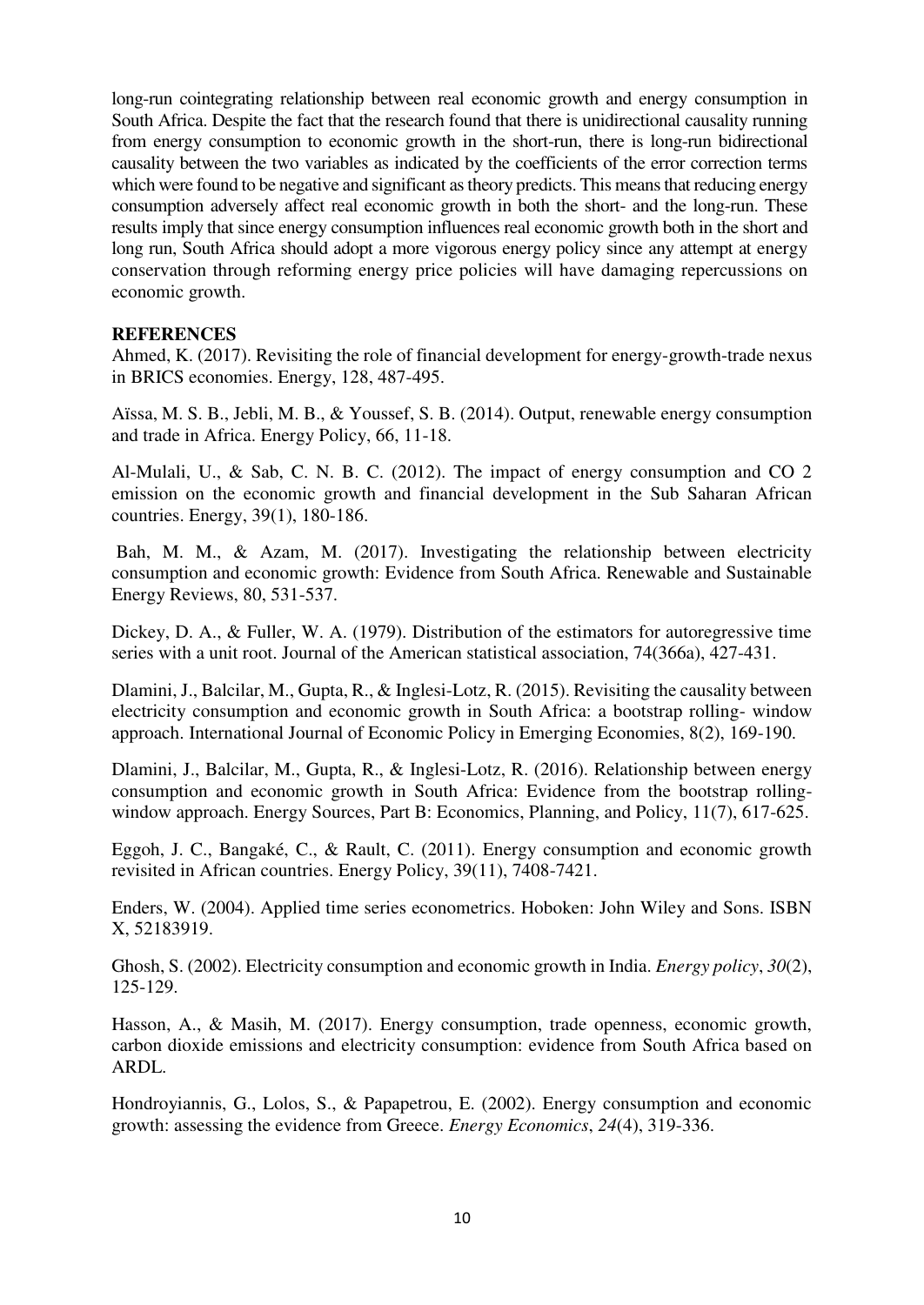Hossain, M. S. (2011). Panel estimation for CO 2 emissions, energy consumption, economic growth, trade openness and urbanization of newly industrialized countries. Energy Policy, 39(11), 6991-6999.

Iyke, B. N. (2015). Electricity consumption and economic growth in Nigeria: A revisit of the energy-growth debate. Energy Economics, 51, 166-176.

Kebede, E., Kagochi, J., & Jolly, C. M. (2010). Energy consumption and economic development in Sub-Sahara Africa. Energy economics, 32(3), 532-537.

Keho, Y. (2016). What drives energy consumption in developing countries? The experience of selected African countries. Energy Policy, 91, 233-246.

Khan, M. A., Khan, M. Z., Zaman, K., Irfan, D., & Khatab, H. (2014). Questing the three key growth determinants: Energy consumption, foreign direct investment and financial development in South Asia. Renewable Energy, 68(C), 203-215.

Khan, M. T. I., Yaseen, M. R., & Ali, Q. (2017). Dynamic relationship between financial development, energy consumption, trade and greenhouse gas: Comparison of upper middleincome countries from Asia, Europe, Africa and America. Journal of Cleaner Production.

Komal, R., & Abbas, F. (2015). Linking financial development, economic growth and energy consumption in Pakistan. Renewable and Sustainable Energy Reviews, 44, 211-220.

Kumar, R. R., Stauvermann, P. J., Loganathan, N., & Kumar, R. D. (2015). Exploring the role of energy, trade and financial development in explaining economic growth in South Africa: A revisit. Renewable and Sustainable Energy Reviews, 52, 1300-1311.

Lin, B., & Wesseh Jr, P. K. (2014). Energy consumption and economic growth in South Africa re-examined: A nonparametric testing approach. Renewable and sustainable energy reviews, 40, 840-850.

Menyah, K., & Wolde-Rufael, Y. (2010). Energy consumption, pollutant emissions and economic growth in South Africa. Energy Economics, 32(6), 1374-1382.

Narayan, P.K., 2005. The saving and investment nexus for China: evidence from cointegration tests. Applied economics, 37(17), pp.1979-1990.

Nyasha, S., & Odhiambo, N. M. (2014). The dynamics of stock market development in Kenya. Journal of Applied Business Research, 30(1), 73.

Odhiambo, N. M. (2010). Energy consumption, prices and economic growth in three SSA countries: A comparative study. Energy Policy, 38(5), 2463-2469.

Odhiambo, N. M. (2016). Coal consumption and economic growth in South Africa: An empirical investigation. Energy & Environment, 27(2), 215-226.

Oh, W., & Lee, K. (2004). Energy consumption and economic growth in Korea: testing the causality relation. *Journal of Policy Modeling*, *26*(8), 973-981.

Omri, A., & Kahouli, B. (2014). Causal relationships between energy consumption, foreign direct investment and economic growth: Fresh evidence from dynamic simultaneous- equations models. Energy Policy, 67, 913-922.